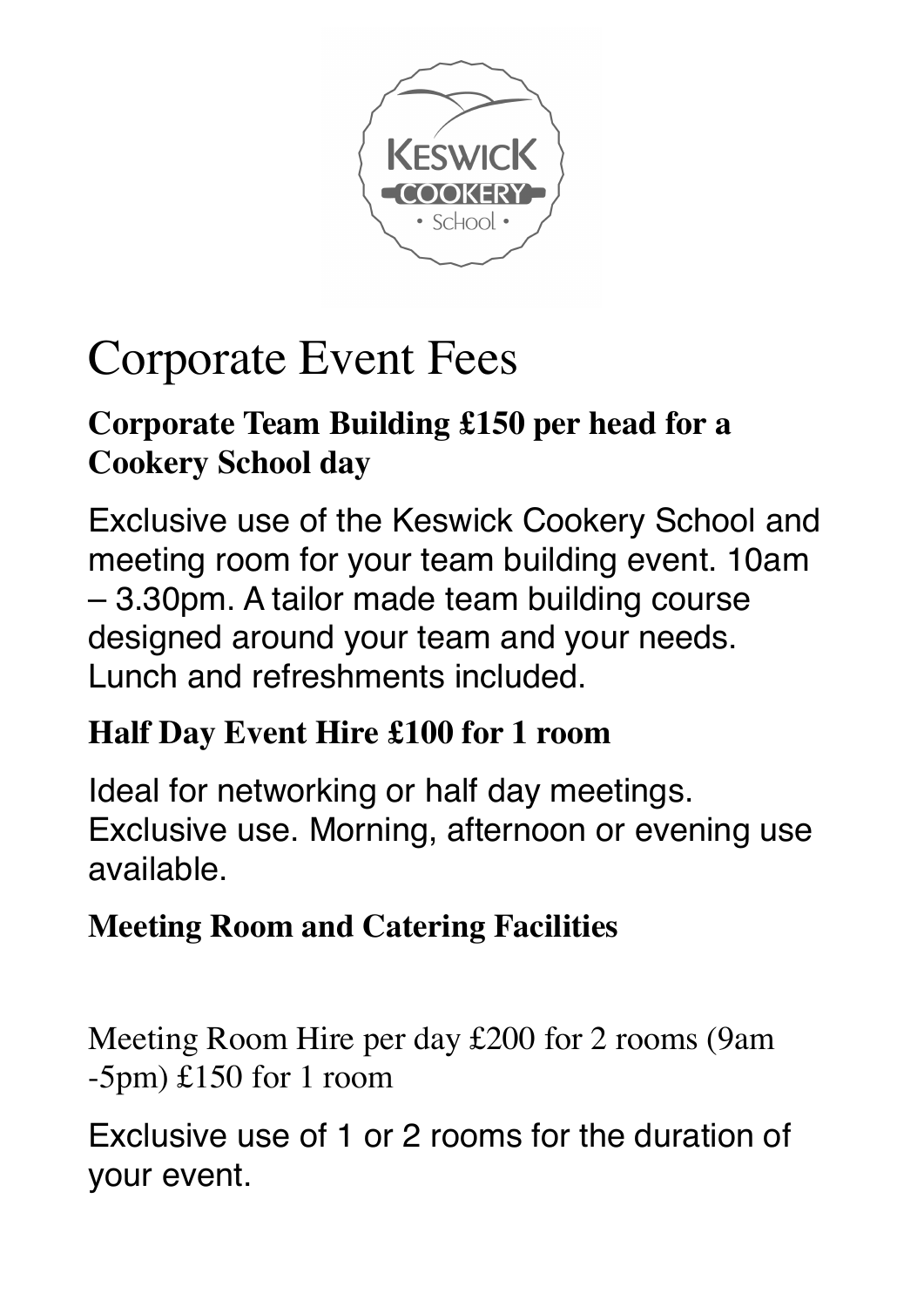Room 1 – a dining/meeting table with seating for 12 people. A fully functional kitchen and coffee bar.

Room 2 – a fully equipped kitchen with work stations suitable for 8 - 12 people.

## **Breakfast Buffet £8 per head**

A Bakers Breakfast buffet of coffee, tea, orange juice, fresh fruit, fresh bread and pastries, granola honey and yoghurt.

# **Two Course Lunch £15 per head**

A main course lunch and a dessert. Seasonal and artisan produce sourced from our local friends.

# **Coffee/Tea and £5 per head Cake/Biscuits**

Selection of homemade cakes and biscuits served with freshly ground espresso based coffee and tea.

# **Corporate Team Building £150 per head for a Cookery School day**

Exclusive use of the Keswick Cookery School and meeting room for your team building event. 10am – 3.30pm. A tailor made team building course designed around your team and your needs. Lunch and refreshments included.